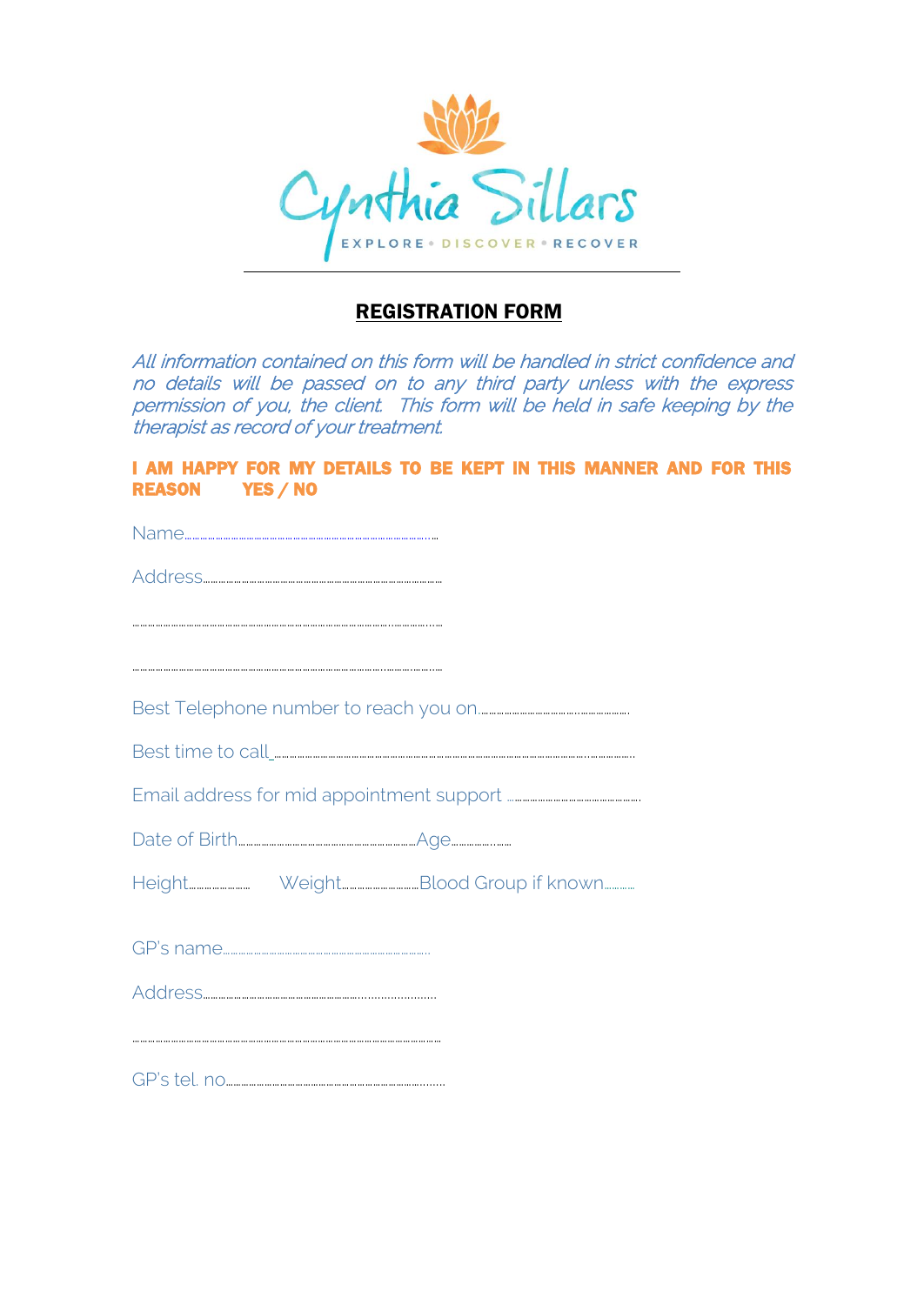Please indicate the main reason for your consultation.

What do you hope to achieve from treatments?

How long do you expect this to take?

How much pain do you currently have? Please mark where you feel pain, discomfort, swelling and write anywhere in this area. If you can add the level of pain on a scale of 0 (no pain) to 10 (great pain) that would be helpful.



Space for more information here…

Amount of water drunk per day (Not including fruit juices, tea, coffee etc)

| Do you smoke?                        | Yes/No |
|--------------------------------------|--------|
| Do you take nutritional supplements? | Yes/No |

Please list your choice of supplements.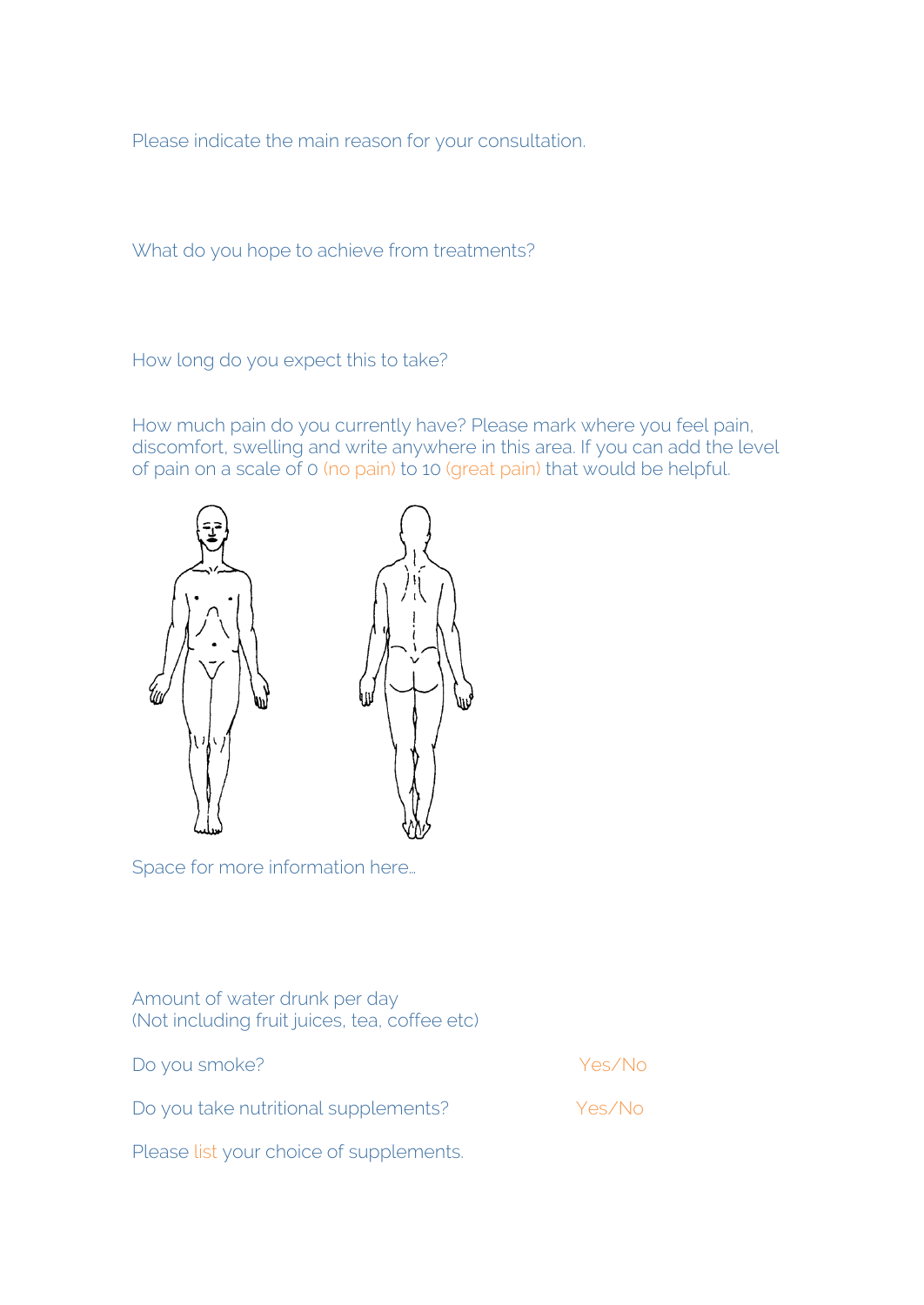Outline average daily / weekly exercise taken

On the following scale, please circle your current perceived stress level

(O is no stress, 10 is severe stress)

1 2 3 4 5 6 7 8 9 10

Relating to sleep, please tick the following that apply to you; Kept awake by racing thoughts Restful sleep Woken up by pet in bedroom Wake up feeling refreshed Wake up to use bathroom (is there a particular time?) Woken by pain Woken up by restless partner / children Grind teeth Wake up feeling exhausted Vivid dreams

## Medical History

Ongoing illnesses, injuries and afflictions (please tick all that apply)

Eczema Heart palpitations Epilepsy Asthma High blood pressure Sciatica/back problems Psoriasis High cholesterol Arthritis Acne/other skin conditions **Diabeters** Diabetes Dizziness **Rheumatism** Allergies (including to medical drugs) Autoimmune conditions………………….…………………………………………… Other (please list) Previous illnesses (including childhood illnesses)

Recurring problems (please tick all that apply) Cystitis Digestive problems Unexplained fatigue Thrush Indigestion Skin rashes Painful periods / bloating Constipation Ear infections Hot flushes **Example 20** Diarrhoea **Hay fever** PMT / PMS IBS Conjunctivitis Poor memory Migraines / headaches Hair loss

Other (please give details) …………………………………………………..…………………………………………………………………………………………..

Family illnesses (please tick all that apply) Heart disease **Arthritis** Eye problems High blood pressure Rheumatism Csteoporosis